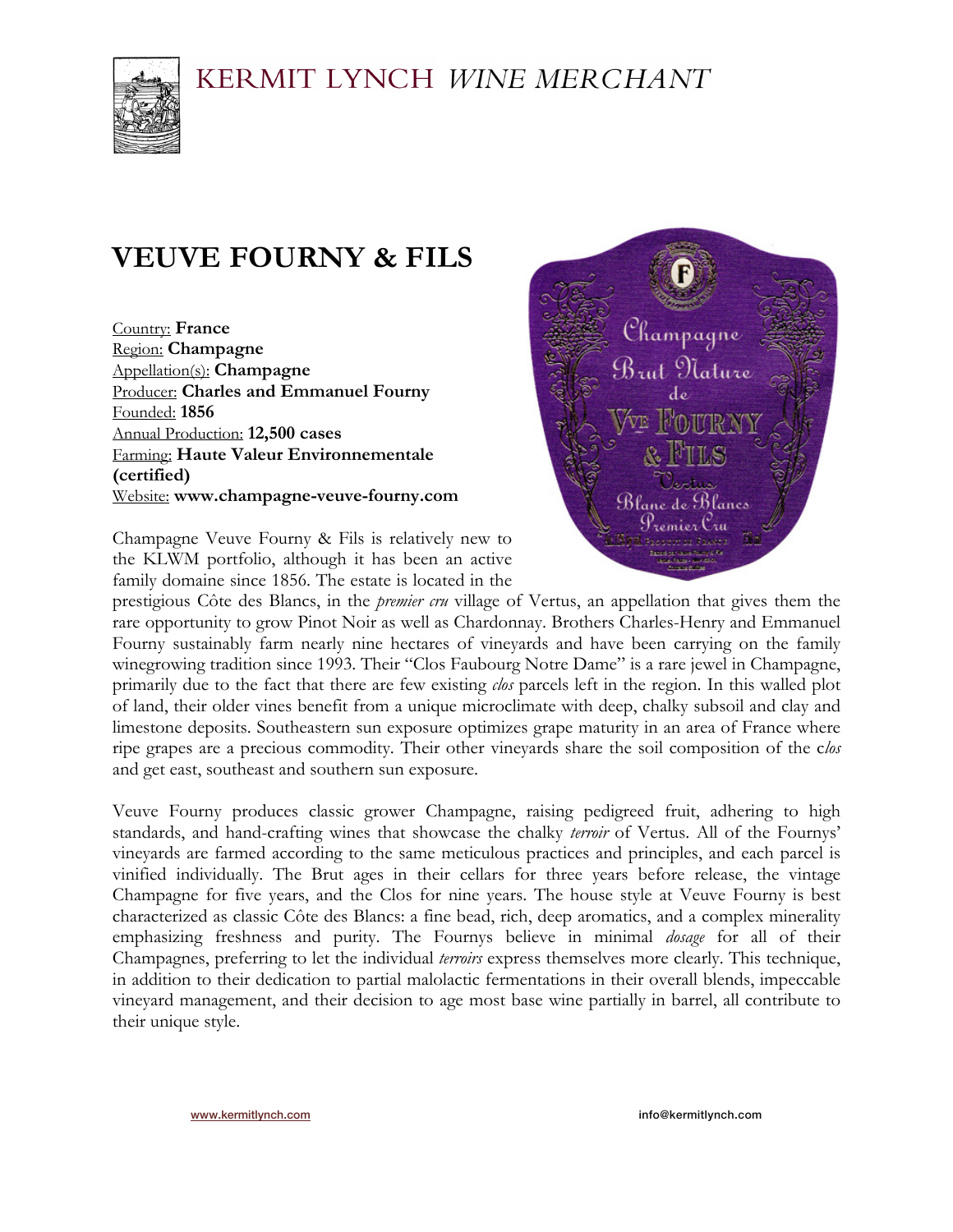

| Wine                                                                 | <b>Blend</b>                                                                               | <u>Vine Age</u>     | <b>Soil Type</b>          | <b>Vineya</b><br><u>rd</u><br>Area* |
|----------------------------------------------------------------------|--------------------------------------------------------------------------------------------|---------------------|---------------------------|-------------------------------------|
| Vertus Blanc de Blancs<br>Extra-Brut 1er Cru                         | Chardonnay                                                                                 | 40 years            | Chalk, Limestone          | 4 ha                                |
| Vertus Blanc de Blancs<br>Brut Nature 1er Cru                        | Chardonnay                                                                                 | 40 years<br>average | Chalk, Limestone          | 1.5 <sub>ha</sub>                   |
| <b>Vertus Brut</b><br>"Grande Réserve" 1 <sup>er</sup> Cru           | 80% Chardonnay<br>20% Pinot Noir                                                           | 30 years            | Chalk, Limestone          | 4.5 ha                              |
| <b>Vertus Extra Brut</b><br>"Cuvée R" 1 <sup>er</sup> Cru            | Chardonnay                                                                                 | 50 years<br>average | Chalk, Limestone          | 1 ha                                |
| Vertus "Extra Dry" 1er Cru                                           | 50% Chardonnay<br>50% Pinot Noir                                                           | 40 years            | Clay, Limestone,<br>Chalk | 1 ha                                |
| Vertus Rosé Brut 1 <sup>er</sup> Cru                                 | 50% Chardonnay, 50%<br>Pinot Noir (35% Blanc<br>de Pinot Noir, 15%<br>Rouge de Pinot Noir) | 40 years            | Chalk, Limestone          | 2 ha                                |
| Vertus Rosé Extra Brut<br>1 <sup>er</sup> Cru "Les Monts de Vertus"  | Pinot Noir                                                                                 | 15 years            | Red clay,<br>limestone    | .22 ha                              |
| Rosé Extra Brut 1er Cru<br>"Vinothèque" Millésimé                    | 50% Chardonnay<br>50% Pinot Noir                                                           | 50 years            | Chalk                     | $0.5$ ha                            |
| Vertus Extra-Brut 1 <sup>er</sup> Cru "Monts<br>de Vertus" Millésimé | Chardonnay                                                                                 | 60 years<br>average | Chalk                     | .80 ha                              |
| Vertus Extra Brut 1er Cru<br>"Cuvée du Clos Notre Dame"<br>Millésimé | Chardonnay                                                                                 | 60 years<br>average | Chalk, Limestone          | .23 ha                              |

\* "ha"=hectares; one hectare equals roughly two and a half acres

### **VITICULTURE / VINIFICATION**

- Sustainably farmed, organically fertilized, harvested by hand
- For a long, slow fermentation, the must is fermented at cool temperatures in stainless steel *cuves*
- The lees are stirred regularly
- 70% wine aged in temperature controlled *cuves*, 30% aged in Burgundian barrels on the lees for 6 months
- The Fournys almost always blend wines that have gone through malolactic fermentation with wines that have not, preferring their blends to have both roundness and freshness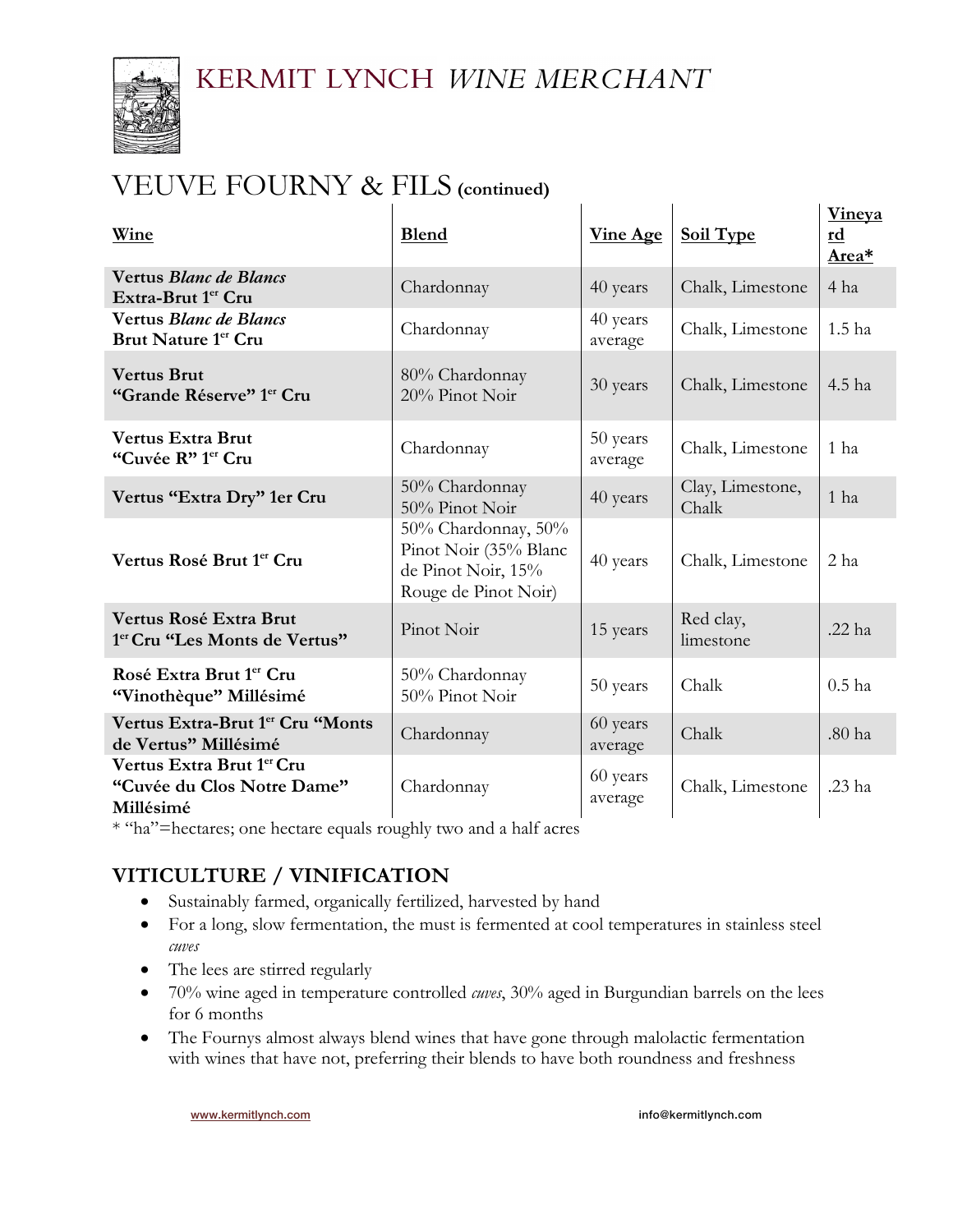

### **NV Extra-Brut Blanc de Blancs 1er Cru:**

- $\bullet$   $\frac{1}{4}$  of the cuvée goes through malolactic fermentation
- Aged 24 months on lees
- Current disgorgement: Stamped on bottle
- Vintages in the current disgorgement: 2018 and reserve wines 2017, 2016, 2015
- Dosage 6 grams/liter (extra brut)

### **NV Blanc de Blancs Brut Nature 1er Cru:**

- Aged 24 months on lees
- Current disgorgement: Stamped on bottle
- Vintages in the current disgorgement: 2018 and reserve wines 2017, 2016, 2015
- No dosage

### **NV Brut "Grande Réserve" 1er Cru:**

- $\bullet$   $\frac{1}{4}$  of cuvée goes through malolactic fermentation
- Aged 24 months on lees
- Current disgorgement: Stamped on bottle
- Vintages in the current disgorgement: 2018 and reserve wines 2017, 2016, 2015
- Dosage 6 grams/liter

#### **NV "Cuvée R" Extra Brut 1er Cru:**

- Aged 18 months on lees in Burgundian barrels (between 3-15 years old)
- Goes through malolactic fermentation
- Not filtered
- Ages for at least 4 years in bottle before release
- One of the domaine's flagship cuvées, named after the Fourny's father, Roger
- Typically a blend of two vintages to combine richness with finesse
- Current disgorgement: Stamped on bottle
- Vintages in the current disgorgement: 2016, 2015
- Dosage approximately 3-4 grams/liter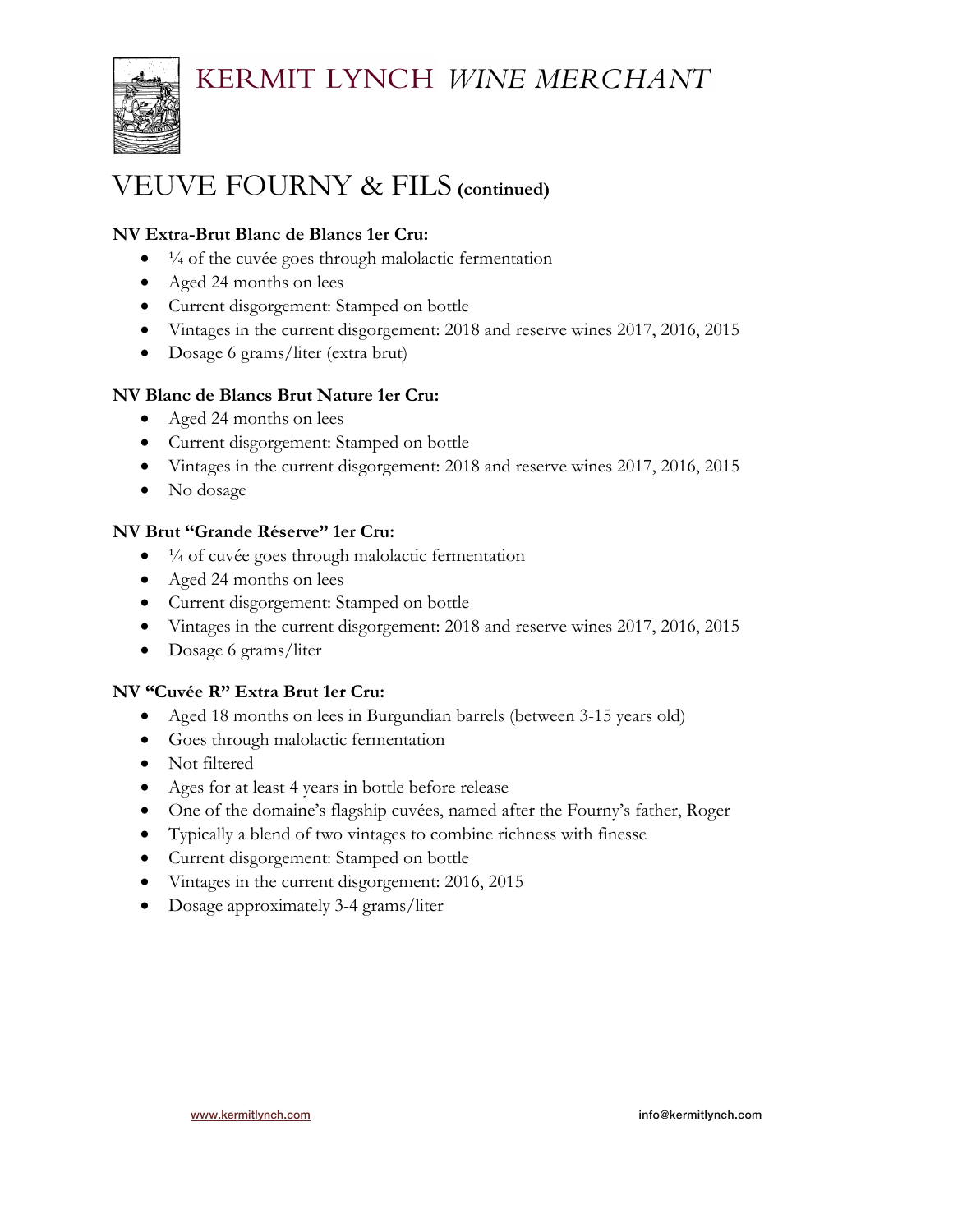

### **NV "Extra Dry" 1er Cru:**

- Ages for  $2\frac{1}{2}$  years before release
- A perfect dessert Champagne
- Current disgorgement: Stamped on bottle
- Vintages in the current disgorgement: 2012, 2011, 2010
- Dosage approximately 17 grams/liter

### **NV Rosé Brut 1er Cru:**

- 30% of Chardonnay is reserve wine
- Chardonnay and half the Blanc de Pinot Noir undergo malolactic fermentation
- Direct Press
- Cuvée is raised entirely in Burgundian barrels
- Ages in bottle for 2 years before release
- Current disgorgement: Stamped on bottle
- Vintages in the current disgorgement: 2018 and reserve wines 2017, 2016, 2015
- Dosage is 6 grams/liter

### **NV Rosé Extra Brut 1er Cru "Les Monts de Vertus":**

- *Saignée*, vinified in stainless steel tanks
- Aged 4-5 years on lees
- Current disgorgement: Stamped on bottle
- Vintages in the current disgorgement: 2017
- Dosage is 3 grams/liter (extra brut)

### **Rosé Extra Brut 1er Cru "Vinothèque" Millésimé:**

- Direct press for the Chardonnay and Blanc de Pinot Noir, short maceration for the Rouge de Pinot Noir
- Chardonnay and the Blanc de Pinot Noir complete malolactic fermentation, the Rouge de Pinot noir does not
- After blending, wine is aged for 7 months on the lees, in Burgundian barrels
- Ages in bottle for 4 years before release
- Current disgorgement: Stamped on bottle
- Dosage is 3 grams/liter (extra brut)